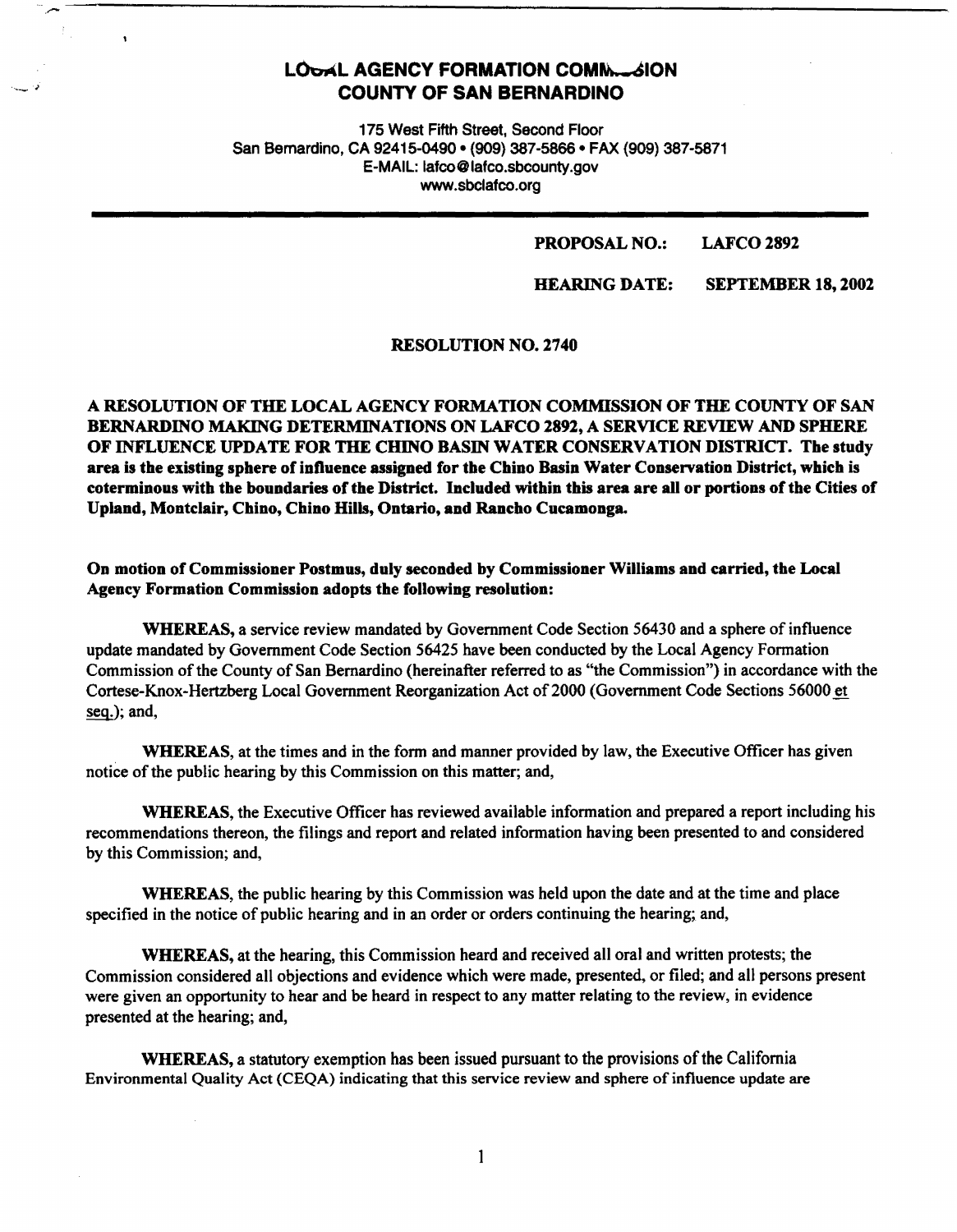..\_;------------------------------------------------

statutorily exempt from CEQA and such exemption is hereby adopted by this Commission. The Clerk is directed to file a Notice of Exemption within five working days of adoption of this resolution; and,

**WHEREAS,** based on presently existing evidence. facts, and circumstances filed with the Local Agency Fonnation Commission and considered by this Commission, it is detennined that the sphere of influence for the Chino Basin Water Conservation District should be affirmed as it currently exists, as more specifically described in maps and legal descriptions on file in the LAFCO staff office; and,

**WHEREAS,** the following findings are made in conformance with Government Code Section 56430 and local Commission policy:

1. **Infrastructure Needs and Deficiencies.** A comprehensive capital improvement plan has been adopted by the District setting forth recommendations for a variety of projects. This plan is annually reviewed and updated. A copy of the capital improvement plan is on file in District offices and in the LAFCO staff office. No relevant issues with respect to infrastructure needs and deficiencies have been identified.

2. **Growth and Population.** The District has not identified any relevant service review issues associated with growth and population projections within District boundaries.

3. **Financing Opportunities and Constraints.** The District receives a share of the general levy of property tax revenue, reimbursements of costs to operate and maintain facilities, and interagency agreements with the Chino Basin Watermaster, the County Flood Control District. and other agencies and private companies.

4. **Cost Avoidance Opportunities.** The District frequently participates with other agencies in promoting its water conservation education programs and in conducting its water recharge activities. There is no duplication of these services by other agencies. Examples of joint agency practices undertaken by the District are on file in the LAFCO office. No specific additional cost avoidance opportunities have been identified.

*5.* **Rate Restructuring.** This element of the service review factors is not relevant to the Chino Basin Water Conservation District.

6. **Opportunities for Shared Facilities.** The District indicates that whenever possible and justified, multiple uses of the District's basins are promoted since the unit cost of ownership is sometimes reduced as the list of compatible users (e.g., County Flood Control) increases. No other specific opportunities for shared facilities have been identified.

7. **Government Structure Options.** The District indicates that the services it offers are unique and cannot reasonably be duplicated by any other agencies. Any possible governmental reorganization (dissolution, consolidation, reorganization, etc.) would be processed under the District's Principal Act, which would essentially require District consent to the proposal. Under current law, no possible governmental restructuring is possible unless the District initiates a proposal.

8. **Management Efficiencies.** No relevant issues related to this factor were identified by the District.

9. **Local Accountability and Governance.** The District is governed by a seven member Board of Directors elected by divisions within the District. While the District does not have "customers" by the normal definition, it actively promotes public awareness of District programs through educational activities and maintenance of a web site for public information with open meetings. No other relevant issues concerning this factor have been identified.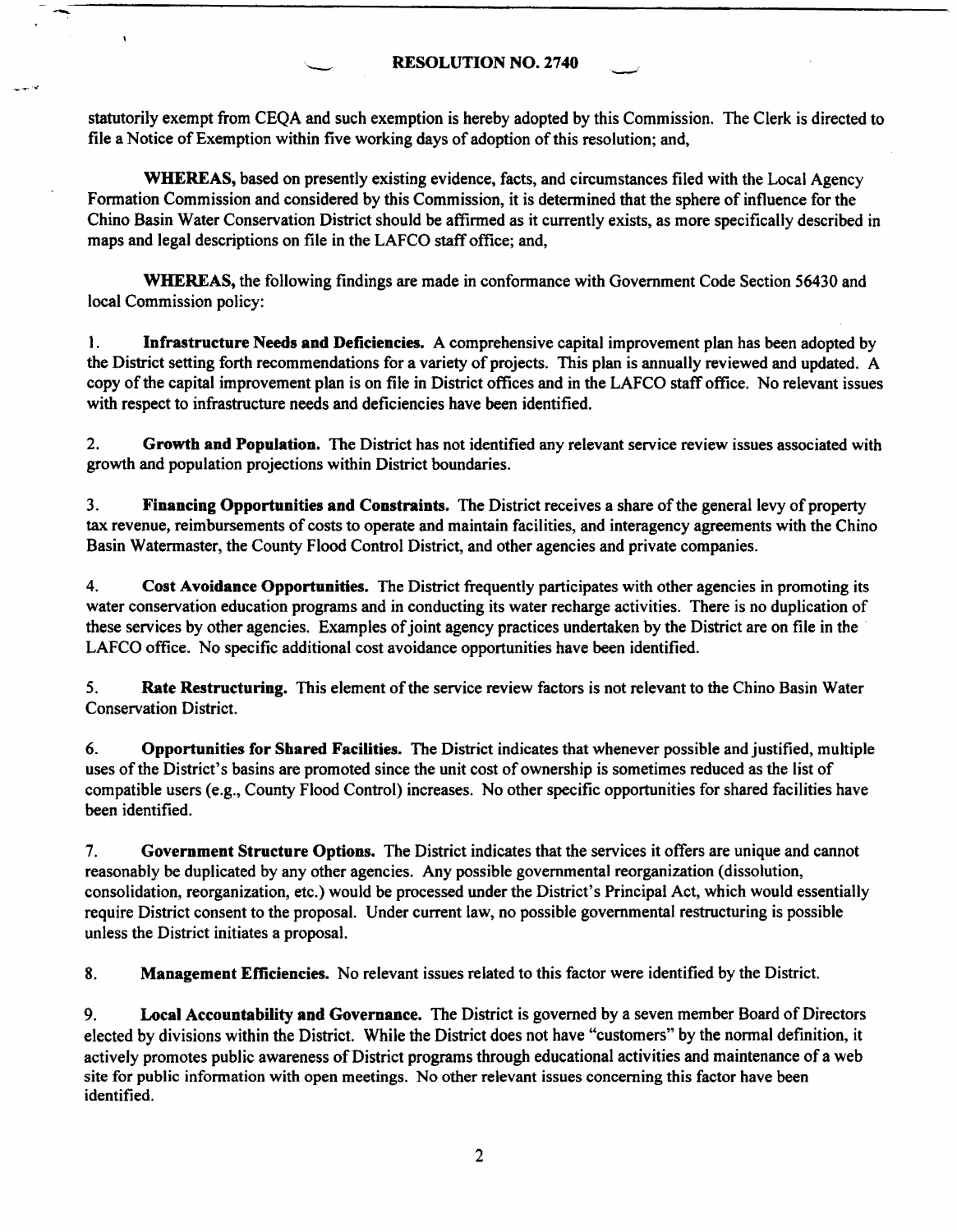**RESOLUTION NO.** 2740

**WHEREAS,** the following findings are made in conformance with Government Code Section 56425 and local Commission policy:

## 1. **PRESENT AND PLANNED LAND USES**

The full range of urban, suburban, and rural land uses are included within the boundaries and current sphere of influence of the Chino Basin Water Conservation District. This sphere of influence update and service review have no potential whatsoever to change present or planned land uses within the District's sphere, since no changes to the sphere of influence are contemplated.

#### 2. **PRESENT AND PROBABLE NEED FOR PUBLIC FACILITIES AND SERVICES** IN **THE AREA**

No changes to the District sphere of influence are proposed or contemplated through this review. The District has adopted a master plan for service which addresses this issue, and is on file in the District offices.

## 3. **PRESENT CAPACITY OF PUBLIC FACILITIES AND ADEQUACY OF PUBLIC SERVICES PROVIDED**

No changes to the District's sphere of influence are proposed or contemplated through this review. Again, the District has adopted a master plan for service which addresses this issue, and is on file in the District offices.

### 4. **COMMUNITIES OF INTEREST** IN **THE AREA**

No changes to the District sphere of influence are proposed or contemplated through this review. The Commission therefore determines that this factor of determination is not relevant to this review, as permitted by Government Code Section 56425.

#### 5. **OTHER FINDINGS**

- A. Notice of this hearing has been published as required by law in The Sun and Inland Valley **Daily**  Bulletin, newspapers of general circulation in the area. As required by state law, individual notification was provided to affected and interested local agencies, County departments, and those individuals wishing mailed notice.
- B. Comments from landowners and any affected local agencies, if any, have been reviewed and considered by the Commission in making its determination.

**WHEREAS,** pursuant to the provisions of Government Code Section 56425(h) the range of services provided by the Chino Basin Water Conservation District shall be limited to groundwater replenishment services and water conservation activities, which include water conservation education functions, and such range of services shall not be changed unless approved by this Commission; and,

**WHEREAS,** having reviewed and considered the findings as outlined above, the Commission affirms and upholds the sphere of influence for the Chino Basin Water Conservation District as it currently exists, and is depicted on maps and legal descriptions on file in the office of the San Bernardino Local **Agency** Formation Commission.